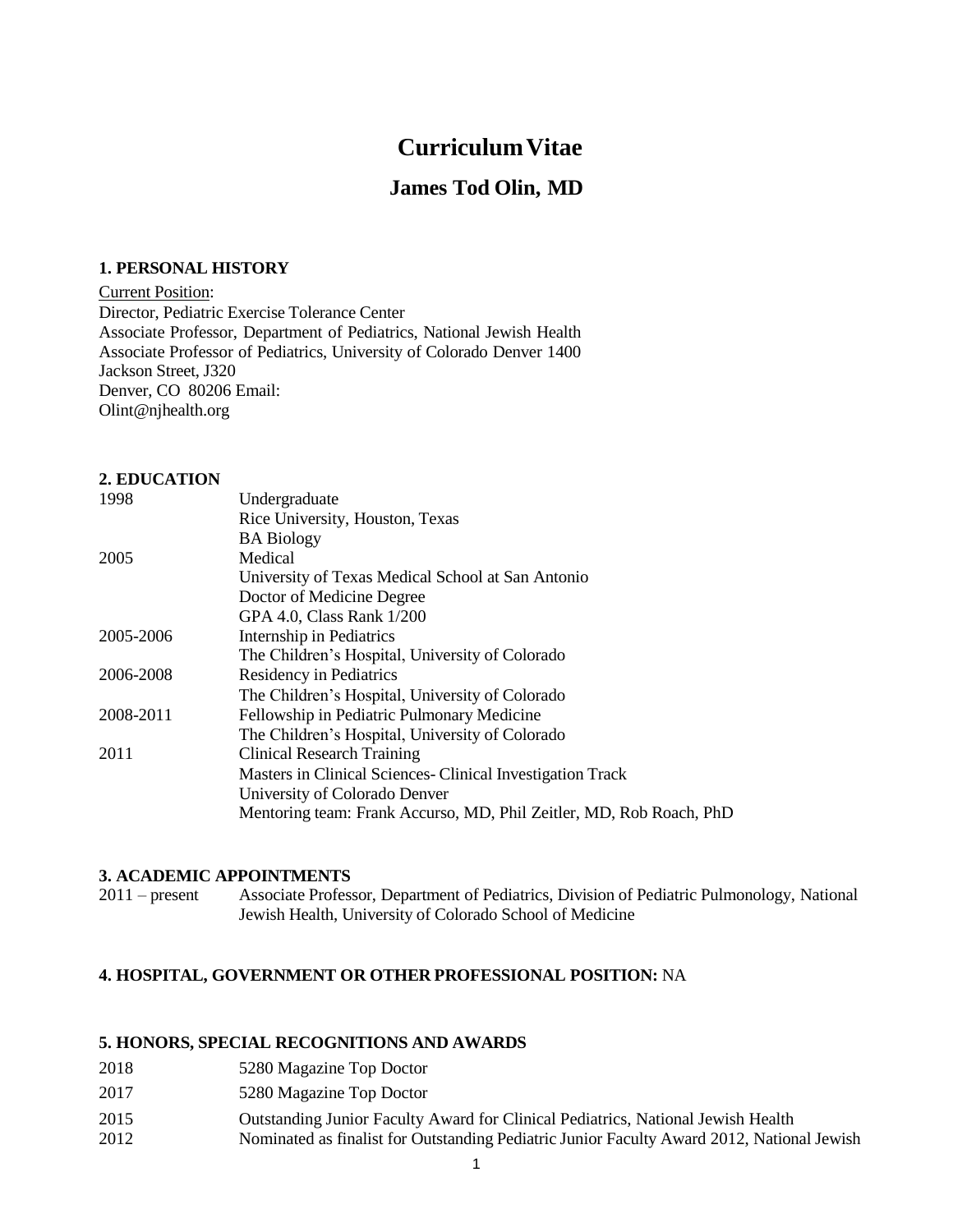|         | Health                                                                                                                     |
|---------|----------------------------------------------------------------------------------------------------------------------------|
| 2011-12 | Outstanding Teacher of the Year Award, National Jewish Health                                                              |
| 2010    | <b>Outstanding Student in Clinical Sciences Masters Program</b>                                                            |
| 2009    | Outstanding First Year Fellow Poster in 2009 Pediatrics Spring Poster Session                                              |
| 2005    | Qualified Bilingual Staff Interpreter in Spanish at The Children's Hospital                                                |
| Denver  |                                                                                                                            |
| 2003    | Alpha Omega Alpha<br>Kline Award- awarded to the top student in the 2nd year pathology course at<br>UTHSCSA medical school |

### **6. MEMBERSHIP IN PROFESSIONAL ORGANIZATIONS**

| 2008-present | American Thoracic Society           |
|--------------|-------------------------------------|
| 2011-present | American College of Sports Medicine |

#### **7. MAJOR COMMITTEE AND SERVICE RESPONSIBILITIES**

- 2012-16 Medical Records committee
- 2015-16 Awards committee

#### **8. LICENSURE AND BOARD CERTIFICATION**

| $2008$ - present | Colorado State License                            |
|------------------|---------------------------------------------------|
| $2008$ - present | American Board of Pediatrics (General Pediatrics) |
| $2012$ - present | American Board of Pediatrics (Pediatric           |
| Pulmonology)     |                                                   |

#### **9. INVENTIONS, INTELLECTUAL PROPERTY AND PATENTS HELD OR PENDING**

Invention: Therapeutic larygoscopy during exercise (2016) Invention: Olin EILOBI breathing technique (2017)

#### **10. REVIEW AND REFEREE WORK**

Guest editor for Immunology/Allergy Clinics of North America, May 2018.

Guest editor for an issue of Immunology/Allergy Clinics of North America Spring 2018

In the past few years, I have served as a reviewer for the following journals: Allergy, American Journal of Respiratory and Critical Care Medicine, Annals of Allergy, Asthma, and Immunology, Journal of Allergy and Clinical Immunology, Journal of Pediatrics, Lancet Respiratory Medicine, Medicine and Science in Sports and Exercise, Pediatric Exercise Science, Pediatric Pulmonology, PLOS One, the Physician and Sports Medicine, and the World Allergy Organization Journal.

# **11. INVITED EXTRAMURAL LECTURES, PRESENTATIONS AND VISITING PROFESSORSHIPS** *EXTRAMURAL PRESENTATIONS (LOCAL AND NATIONAL):*

#### *LOCAL:*

Colorado Thoracic Society. An Unusual Cause of Pulmonary Hypertension. June 3, 2009. Denver, Colorado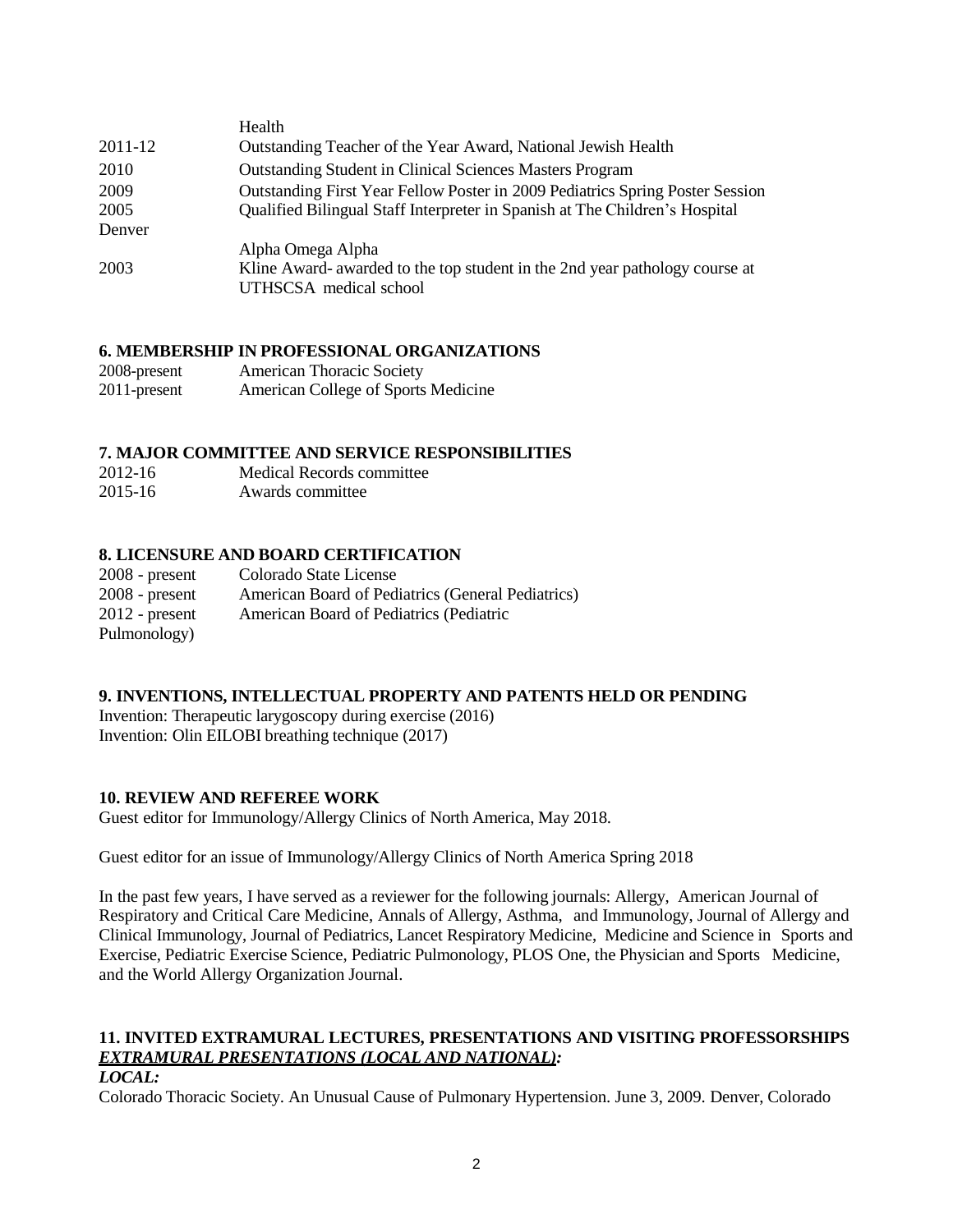Presentation for the Rock Mountain Chapter of the American College of Sports Medicine. The Children's Hospital Denver Cerebral oxygenation and blood flow velocity at maximal exercise: the effect of clamping carbon dioxide. February 27, 2010. Golden, Colorado

Fort Collins Youth Clinic. Pediatric exercise tolerance program. November 2, 2011. Fort Collins, Colorado

Denver Public Schools Annual Nurses Conference. Pediatric exercise dysfunction and exercise-induced asthma. January 12, 2012. Denver, Colorado

Children's Medical Center. Pediatric exercise physiology and the Pediatric Exercise Tolerance Center. May 3, 2012. Denver, Colorado

Denver Health Medical Center Pediatric Grand Rounds. Why don't doctors know about exercise? July 18, 2012. Denver, Colorado.

Fort Collins Youth Clinic. The Pediatric Exercise Tolerance Center. March 6, 2013. Fort Collins, Colorado

Denver Allergy Rounds. The Pediatric Exercise Tolerance Center. March 6, 2013. Denver, Colorado

United States Olympic Training Center. Continuous laryngoscopy during exercise. April 22, 2013. Colorado Springs, Colorado

Greenwood Pediatrics. Pediatric Exercise Tolerance Center. December 4, 2013. Greenwood Village, Colorado

United States Olympic Training Center. Continuous laryngoscopy. January 15, 2014. Colorado Springs,

Colorado 36th Annual Pulmonary and Allergy Update. Vocal cord dysfunction. February 5, 2014. Keystone,

Colorado

36th Annual Pulmonary and Allergy Update. Vocal cord dysfunction cases. February 5, 2014. Keystone, Colorado

Aurora Public Schools Monthly Nurses Meeting. Improving access to care: partnering schools and specialists. August 13, 2014. Aurora, Colorado

Morgridge Academy health fair. Get out and play. November 14, 2014. Denver, Colorado

Centennial pediatrics. Continuous laryngoscopy in exercise: a new paradigm in challenge testing. December 22, 2014. Centennial, Colorado

Colorado asthma and allergy. Continuous laryngoscopy in exercise: a new paradigm in challenge testing. January 26, 2015. Denver, Colorado

Pediatrics West. Continuous laryngoscopy in exercise: a new paradigm in challenge testing April 15, 2015. Wheat Ridge, Colorado

University of Colorado Department of Otolaryngology Grand Rounds. Glottic configuration in patients with exercise-induced stridor: a new paradigm. May 21, 2015. Aurora, Colorado

Rocky Mountain Hospital for Children annual CME update. Continuous laryngoscopy during exercise: new insights into exercise-induced laryngeal obstruction. June 13, 2015. Parker, Colorado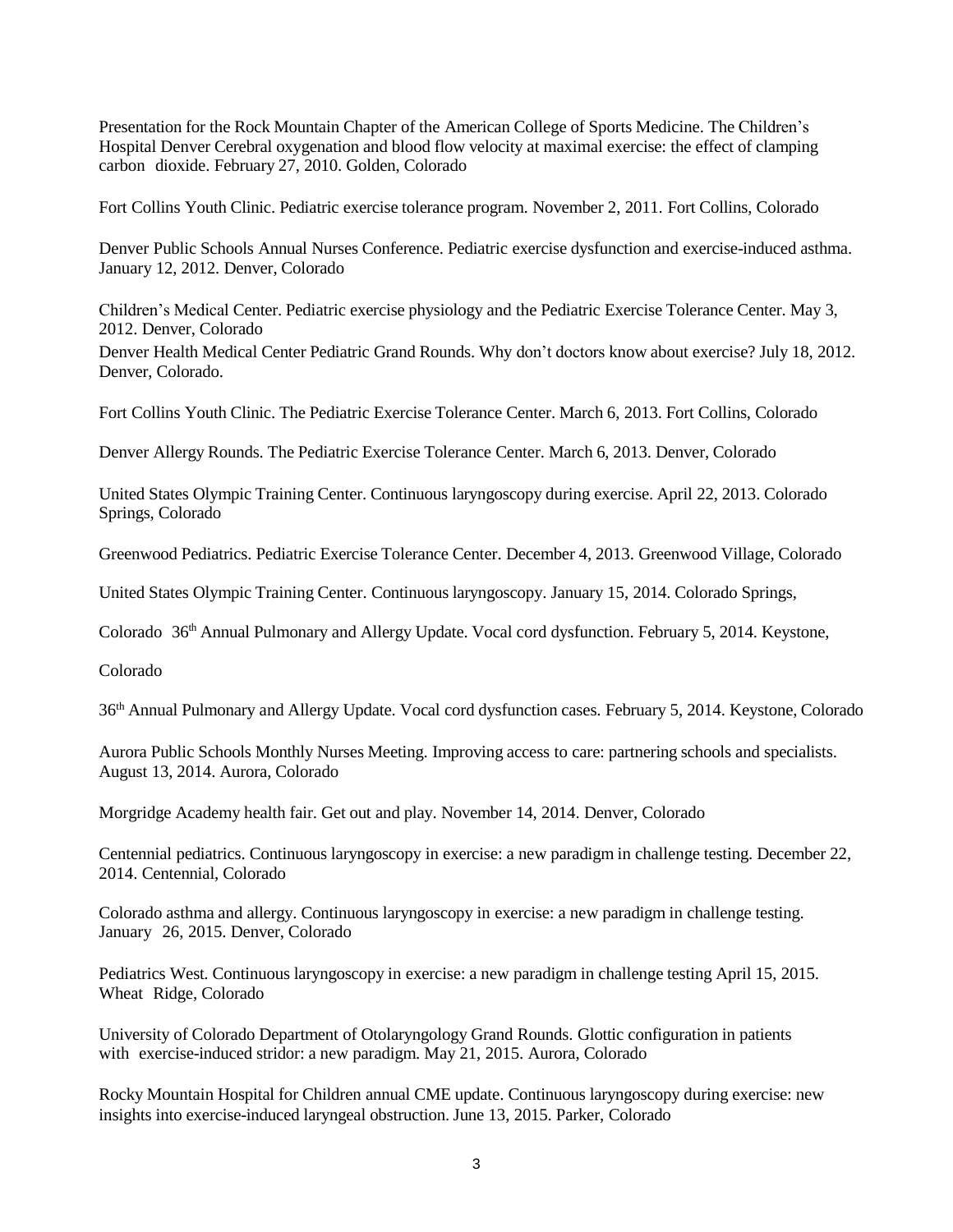Denver Public Schools Healthcare Career Day. Continuous laryngoscopy during exercise: curing exerciseinduced laryngeal obstruction. November 11, 2015. Denver, Colorado

Rocky Mountain Hospital for Children Grand Rounds. Continuous laryngoscopy during exercise: new insights into exercise-induced laryngeal obstruction. January 22, 2016. Denver, Colorado

Littleton pediatric Medical Center. Exercise-induced laryngeal obstruction. June 27, 2016. Littleton, Colorado

21<sup>st</sup> annual regional Allied health conference. Continuous laryngoscopy during exercise: curing exercise-induced laryngeal obstruction. September 9, 2016. Denver, Colorado

Advanced pediatrics. Exercise-induced laryngeal obstruction. September 9, 2016. Aurora, Colorado

Fort Collins Youth Clinic. Exercise-induced laryngeal obstruction. October 18, 2016. Fort Collins Colorado Children's Hospital Colorado Pulmonary Division Morning Conference. Exercise-induced laryngeal obstruction. October 19, 2016. Aurora, Colorado

Sunflower Pediatrics. Exercise-induced laryngeal obstruction. October 19, 2016. Arvada, Colorado

Allergy and Asthma Care and Prevention Center. Exercise-induced laryngeal obstruction. October 24, 2016. Lonetree, Colorado

McAuliffe International School. Class, why are you here? October 24, 2016. Denver, Colorado

Boulder Pediatric Center. Exercise-induced laryngeal obstruction. October 31, 2016. Boulder, Colorado

Children's Medical Center. Exercise-induced laryngeal obstruction. November 9, 2016. Denver, Colorado

Aspen Park Pediatrics. Exercise-induced laryngeal obstruction. December 5, 2016. Aspen Park, Colorado

Colorado Asthma and Allergy. Exercise-induced laryngeal obstruction. January 11, 2017. Denver,

Colorado Denver Allergy Rounds. Exercise-induced laryngeal obstruction. February 7, 2017. Denver,

Colorado Lowry Pediatrics. Exercise-induced laryngeal obstruction. February 8, 2017. Denver Colorado

Children's Hospital Colorado. Otolaryngology Department. Exercise-induced laryngeal obstruction. October 1, 2017. Aurora, Colorado

Greenwood Pediatrics. Exercise-induced laryngeal obstruction. November 3, 2017. Littleton, Colorado

Stapleton Pediatrics. Exercise-induced laryngeal obstruction. November 15, 2017. Denver Colorado

EDUCA radio. Live interview in Spanish. November 27, 2018. Denver, Colorado

Indian Crest Pediatrics. Exercise-induced laryngeal obstruction. December 18, 2017. Westminster, Colorado

Children's Hospital Colorado. Allergy and Immunology Division. Exercise-induced laryngeal obstruction. January 24, 2018. Aurora, Colorado

Village Pediatrics. Exercise-induced laryngeal obstruction. January 31, 2018. Greenwood Village, Colorado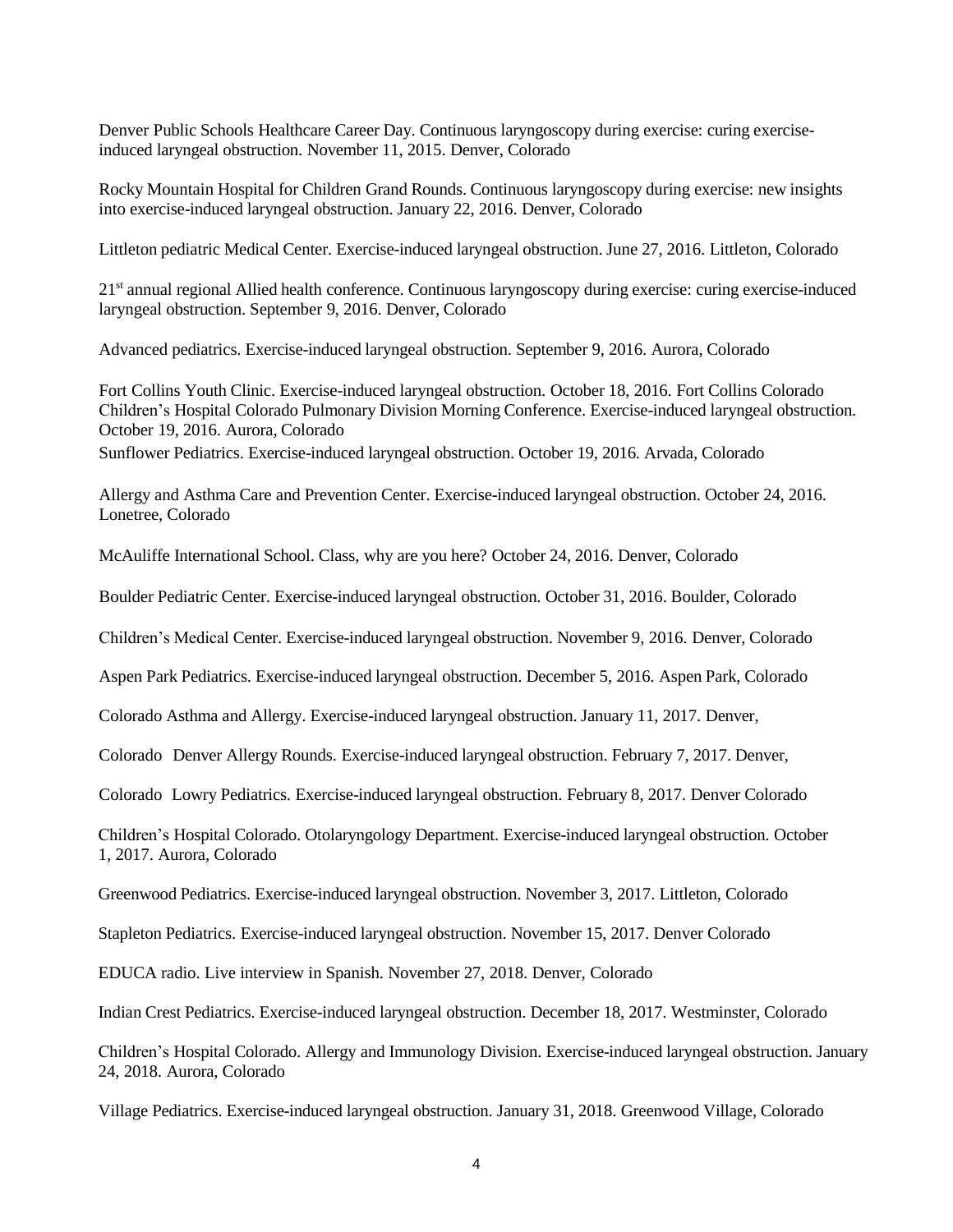Rocky Mountain Youth Clinics. Exercise-induced laryngeal obstruction. March 21, 2018. Aurora, Colorado

Parker Pediatrics. Exercise-induced laryngeal obstruction. April 16, 2018. Parker, Colorado

Arvada Pediatrics (Arvada Office). Exercise-induced laryngeal obstruction. April 25, 2018. Arvada, Colorado

Pediatric Associates of Northern Colorado. Exercise-induced laryngeal obstruction. April 30, 2018. Fort Collins, Colorado

Olympic Training Center Junior Select Diversity Camp Athlete's lecture. Shortness of Breath in Swimmers. May 3, 2018 Colorado Springs, Colorado

Olympic Training Center Junior Select Diversity Camp Coaches's lecture. Shortness of Breath in Swimmers-Coaches as part of the Treatment Team. May 4, 2018 Colorado Springs, Colorado

Arvada Pediatrics (Broomfield Office). Exercise-induced laryngeal obstruction. May 9, 2018. Broomfield, Colorado

USA Swimming Sports Medicine Annual Conference. Shortness of Breath in Swimmers-Coaches as part of the Treatment Team. May 12, 2018 Colorado Springs, Colorado

Arapahoe Park Pediatrics (Littleton Office). Exercise-induced laryngeal obstruction. May 14, 2018. Littleton, Colorado

Sapphire Pediatrics. Exercise-induced laryngeal obstruction. June 13, 2018. Denver, Colorado

Kaiser Allergy and Immunology- Lakewood. Exercise-induced laryngeal obstruction. September 5, 2018. Lakewood, Colorado

Pediatrics West. Exercise-induced laryngeal obstruction. September 24, 2018. Wheat Ridge, Colorado

Denver Allergy Rounds. Re-inventing Care and Research on Exercise and the Upper Airway. October 24, 2018. Denver, Colorado

Denver West Pediatrics. Exercise-induced laryngeal obstruction. October 29, 2018. Golden, Colorado

#### *NATIONAL:*

University of California Irvine Clinical Translational Science Institute. Cerebral oxygenation and blood flow velocity at maximal exercise: the effect of clamping carbon dioxide. February 18, 2011. Irvine, CA

American College of Sports Medicine Pediatric Interest Group. Why don't doctors know about exercise? May 31, 2012. San Francisco, CA

American Laryngology Association. Glottic configuration in patients with exercise-induced stridor: a new paradigm. May 15, 2014. Las Vegas, NV

Cogentix annual sales meeting. Continuous laryngoscopy during exercise. April 27, 2015. Austin, Texas

Fairbanks Memorial Hospital grand rounds. Continuous laryngoscopy during exercise: new insights into exercise- induced laryngeal obstruction. July 21, 2015 Fairbanks, Alaska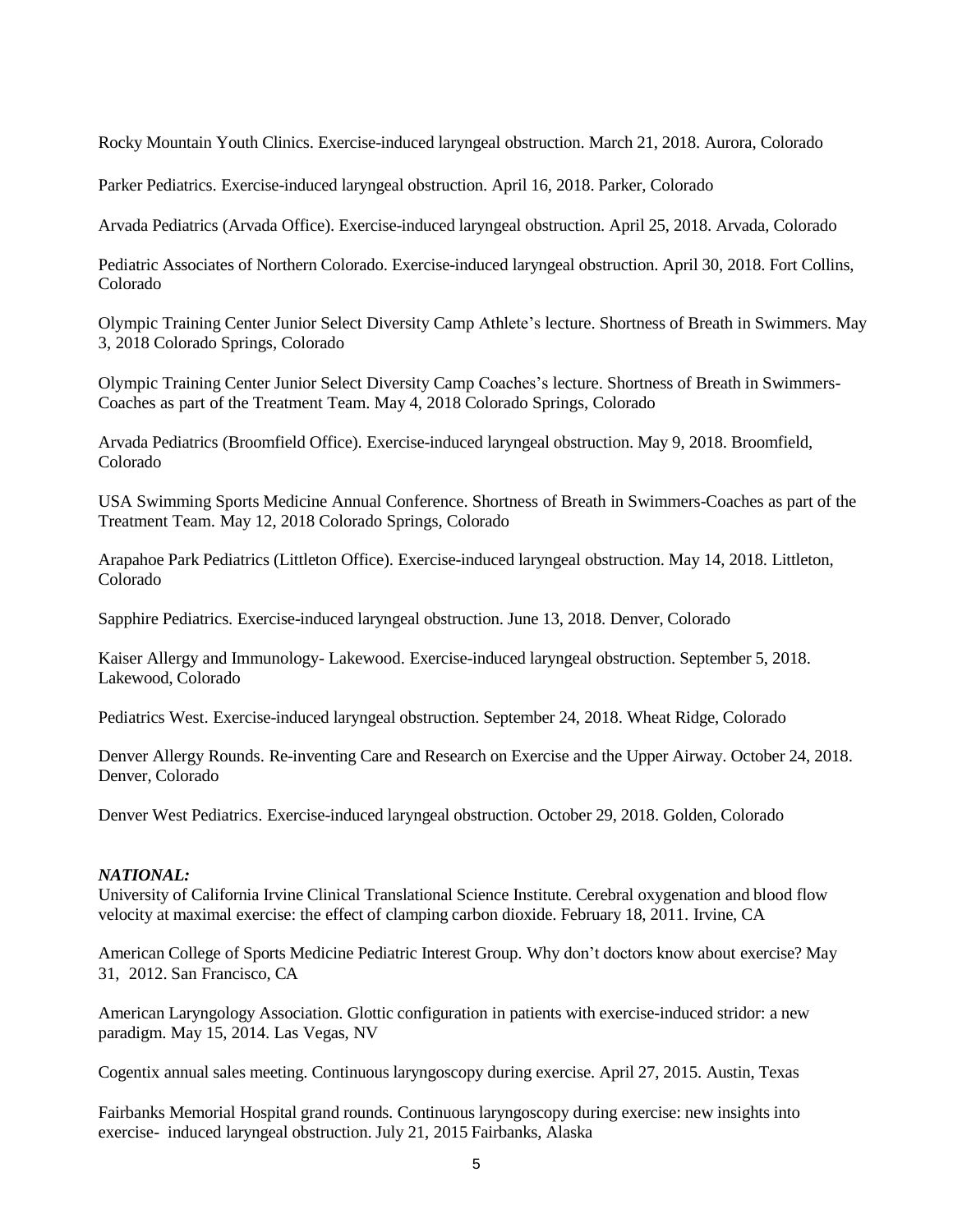Western Medical Research Meeting. Therapeutic laryngoscopy during exercise: a novel, nonsurgical therapy for refractory exercise-induced laryngeal obstruction. January 28, 2017. Carmel, CA

American Speech Hearing and Language Association Meeting. Reinventing Care and Research on Exercise and the Upper Airway. November 9, 2017. Los Angeles, California

Chest. Re-inventing Care and Research on Exercise and the Upper Airway. October 9, 2018. San Antonio, Texas.

#### *INTERNATIONAL:*

First international conference on exercise-induced laryngeal obstruction. Pediatric Exercise Tolerance Center. April 28, 2017. Bergen, Norway

First international conference on exercise-induced laryngeal obstruction. Therapeutic laryngoscopy during exercise. April 28, 2017. Bergen, Norway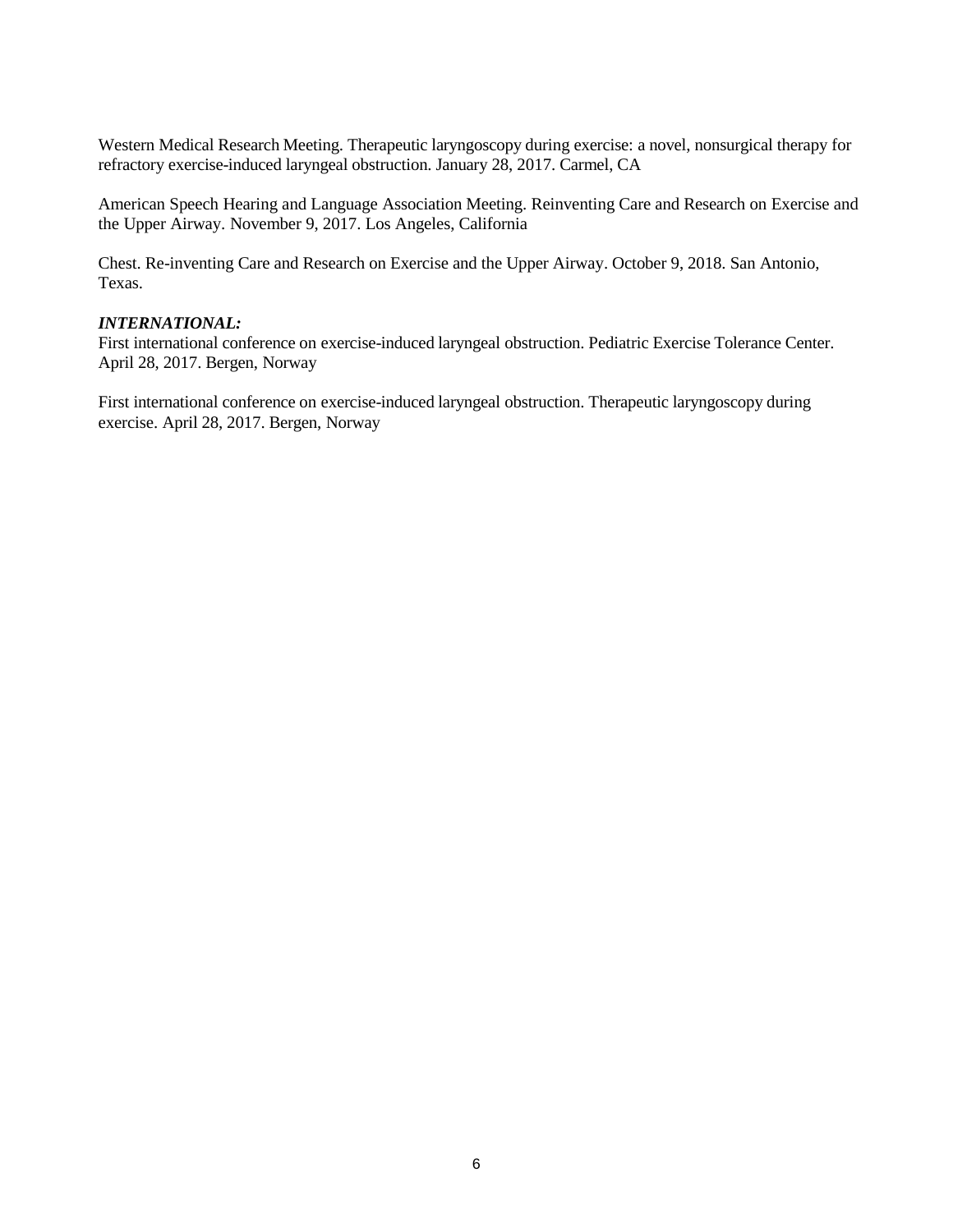2<sup>nd</sup> Annual EILO Conference. National Jewish Health Lab Update. May 15, 2018. London, UK (presented remotely)

# *INTRAMURAL PRESENTATIONS (LOCAL):*

University of Colorado

Case Conference for Pulmonary Division, The Children's Hospital Denver. An Unusual Cause of Pulmonary Hypertension. December 3, 2008.

Case Conference for Pulmonary Division, The Children's Hospital Denver. Bronchiolitis Obliterans. March 4, 2009.

Cotton Club-Pulmonary Division, The Children's Hospital Denver. An Unusual Cause of Pulmonary Hypertension. April 4, 2009.

Research in Progress for Pulmonary Division, The Children's Hospital Denver. Medical Treatment for High Altitude Pulmonary Edema. June 17, 2009.

Case Conference for Pulmonary Division, The Children's Hospital Denver. Pancreatic Insufficiency and Bronchiectasis. July 1, 2009.

Case Conference for Pulmonary Division, The Children's Hospital Denver. Pulmonary Manifestations in Aspergillus-related Diseases. November 25, 2009.

Research in Progress-Pulmonary Division, The Children's Hospital Denver. Cerebral oxygenation and blood flow velocity at maximal exercise: the effect of clamping carbon dioxide. January 20, 2010.

Cotton Club-Pulmonary Division, The Children's Hospital Denver Cerebral oxygenation and blood flow velocity at maximal exercise: the effect of clamping carbon dioxide. February 25, 2010.

Morbidity and Mortality Conference for The Pulmonary Division, The Children's Hospital Denver. September 22, 2010.

Master's of Science in Clinical Sciences Defense, University of Colorado: A Novel Method for Clamping Endtidal Carbon Dioxide During Rest and Exercise, The Children's Hospital. April 19, 2011.

Case Conference for Pulmonary Division, The Children's Hospital Denver. Histiocytic Disorders of the Lung. May 10, 2011.

Cotton Club-Pulmonary Division, The Children's Hospital Denver. Cerebral Oxygenation and Exercise Performance at High Altitude. April 8, 2011.

National Jewish Health

Pediatric fellows conference. Pediatric Exercise Intolerance Program. October 27, 2011

Pulmonary physiology services monthly meeting. Pediatric exercise physiology. December 8, 2011

National Jewish Health/University Of Colorado Pediatric Pulmonology Fellows Conference. Pediatric exercise physiology. December 8, 2011

Lungline nurses meeting. Pediatric exercise tolerance program. February 1, 2012

Pediatric fellows conference. Pediatric exercise physiology in the pediatric exercise tolerance Center. January 10,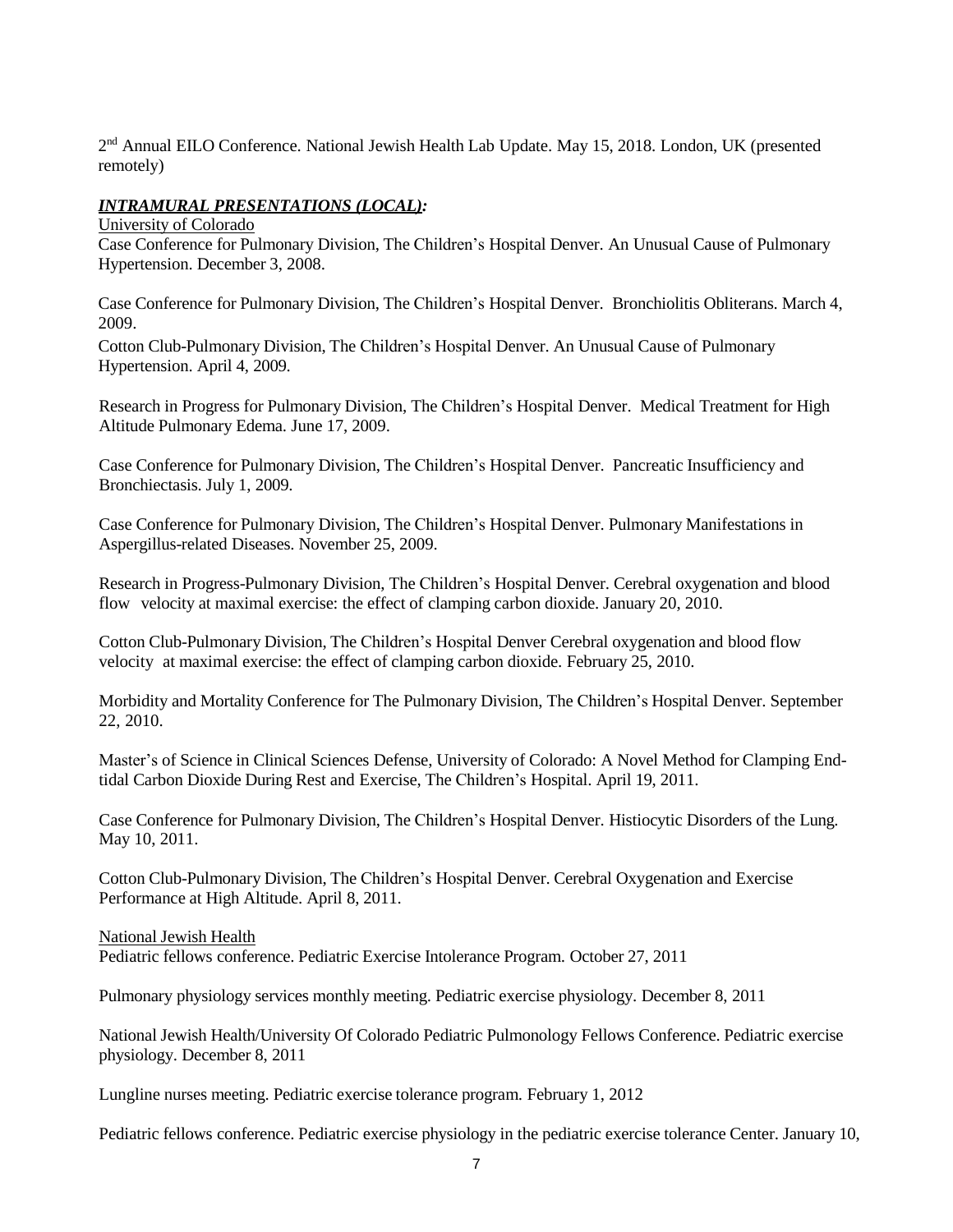2013

Behind the scenes development tour. Pediatric exercise tolerance Center. January 29, 2013

Behind the scenes development tour. Pediatric exercise tolerance Center. March 5, 2013

Imaging research in progress. Continuous laryngoscopy. May 5, 2013

Behind the scenes development tour. Cardiopulmonary exercise testing and continuous laryngoscopy. May 5, 2013

National Jewish Health Allergy Immunology Fellows Conference. Continuous Laryngoscopy. June 13, 2013

National Jewish Health/University of Colorado pediatric pulmonology fellows conference. Pediatric exercise physiology in the pediatric exercise tolerance Center. September 12, 2013

Development Tour. Pediatric Exercise Tolerance Center. November 12, 2013

Clinical Research Unit Meeting. Continuous laryngoscopy. January 6, 2014

Pediatric Fellows Conference. Continuous laryngoscopy. January 13, 2014

Behind the scenes development tour. Pediatric Exercise Tolerance Center. August 19, 2014

Behind the scenes development tour. Pediatric Exercise Tolerance Center. September 11, 2015

National Jewish Health/University of Colorado pediatric pulmonology fellows conference. Pediatric Exercise Physiology and the Pediatric Exercise Tolerance Center. September 14, 2015

Pediatric Fellows Conference. Exercise-induced laryngeal obstruction. October 8, 2015

Behind the scenes development tour. Continuous laryngoscopy during exercise: hearing exercise-induced laryngeal obstruction. January 15, 2016

Behind the scenes development tour. Continuous laryngoscopy during exercise: hearing exercise-induced laryngeal obstruction. February 10, 2016

National Jewish Health Grand Rounds. NJH will reinvent care and research on exercise and the upper airway. October 17, 2016. Denver, Colorado

National Jewish health South Denver campus. Continuous laryngoscopy during exercise. March 17, 2017

Joint Operating Agreement Meeting. Pediatric Exercise Tolerance Center low. June 26, 2017

Behind the scenes development tour. Continuous laryngoscopy during exercise. September 1, 2017

Scheduling Team Update. Pediatric Exercise Tolerance Center. December 8, 2017

Pulmonary Physiology Services. Cardiopulmonary Exercise Testing. December 8, 2017

National Jewish Health Board Meeting. Pediatric Exercise Tolerance Center. January 24, 2018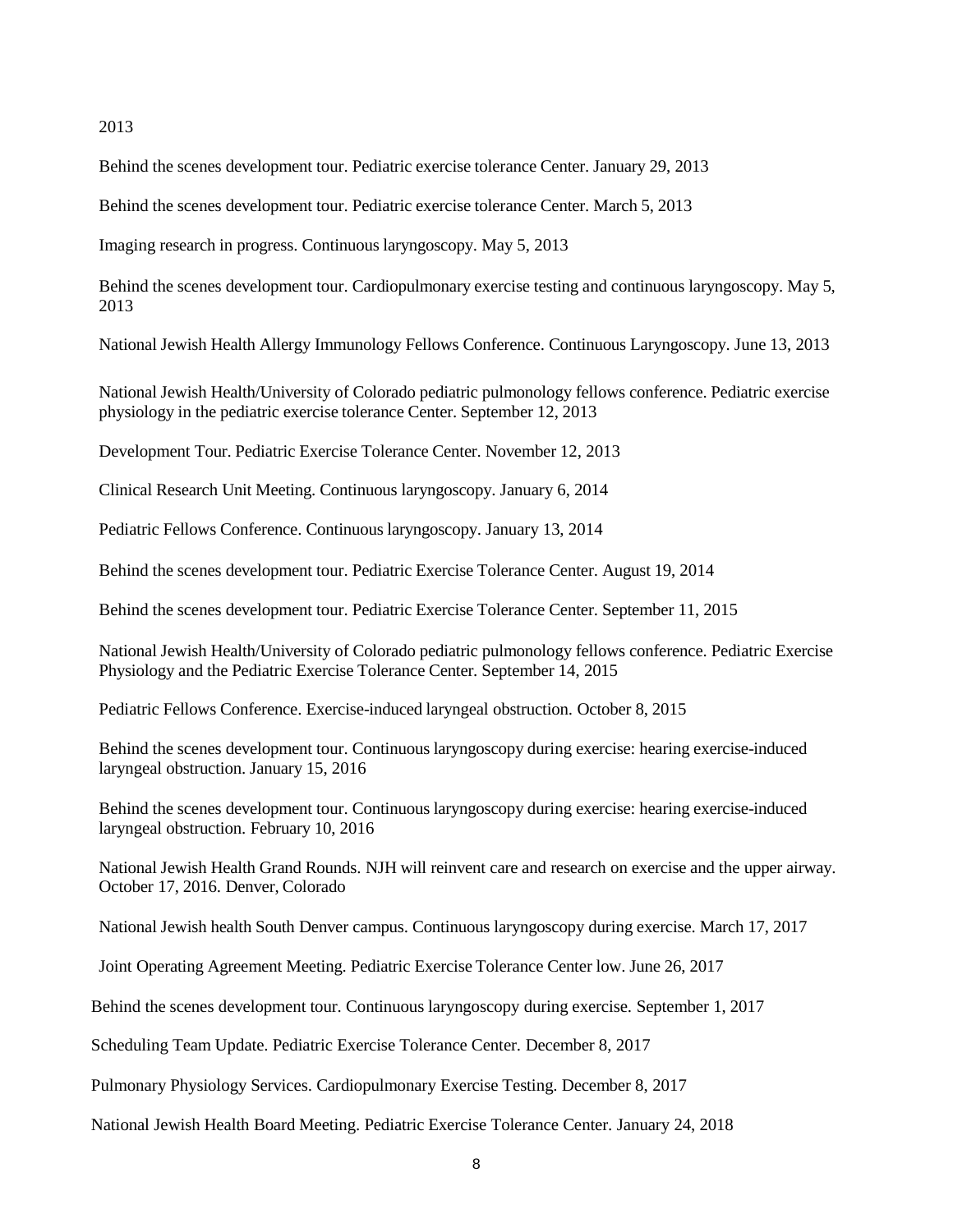Behind the scenes development tour. Continuous laryngoscopy during exercise. February 5, 2018

National Jewish Health Asthma Retreat. Continuous Laryngoscopy During Exercise. February 28, 2018

Behind the scenes development tour. Continuous laryngoscopy during exercise. May 23, 2018

Deployment Lung Disease Case Conference. Exertional Dyspnea and Excessive Dynamic Airways Collapse. July 18, 2018

#### **12. TEACHING RECORD**

There are several forums in which I formally teach:

- 1. I mentored an Allergy Immunology fellow named Heather Minto from July 1, 2016 to June 30, 2017.
- 2. I formally mentored a Masters student, Lisa Rocchio, through a project in 2015.
- 3. I formally mentored an undergraduate student, Hannah Bradford, through an independent study project in 2016.
- 4. I direct the Fellowship experience for the Pediatric Pulmonology fellows from the University of Colorado/Children's Hospital Colorado. This includes extensive clinical time with me over the course of the weeks for each fellow. There have been two fellows per year is 2012 under my guidance. From 2012- 2014, rotations were one month each. In 2015, the rotation was two weeks. In 2016, the rotation was one week.
- 5. There are a variety of visiting residents, medical students, physician assistant students, and nursing students that regularly attend my clinic.
- 6. In the summer of 2016, I hosted five high school and college students to work on a variety of projects.

# **13. RESEARCH GRANTS AND CONTRACTS**

#### *CURRENT FUNDING*

2009-17 AsthmaNet – Clinical Centers for the NHLBI Asthma Network U10 HL098075 (0.96 calendar months)

### *PAST FUNDING*

| 2008-10 | Cystic Fibrosis Foundation $1st$ and $2nd$ year fellow's grant (OLIN08B0). Senior<br>sponsor: Frank Accurso, MD |
|---------|-----------------------------------------------------------------------------------------------------------------|
| 2010-11 | National Institutes of Health T32 Training Grant. Senior sponsor: Steven Abman, MD                              |

### **14. BIBLIOGRAPHY**

### *PUBLICATIONS*

- **1. Olin JT**, Burns K, Carson JL, Metjian H, Atkinson JJ, Davis SD, Dell SD, Ferkol TW, Milla CE, Olivier KN, Rosenfeld M, Baker B, Leigh MW, Knowles MR, Sagel SD. Diagnostic yield of nasal scrape biopsies in primary ciliary dyskinesia: A multicenter experience. Pediatric Pulmonology 2011; 46 (5): 483-488. PMID: 21284095
- **2. Olin JT**, Dimmen AC, Subudhi AW, Roach RC. Cerebral blood flow and cerebral oxygenation at maximal exercise: The effect of clamping carbon dioxide. Respiratory Physiology & Neurobiology 2011; 175: 176– 180. PMID: 20884383
- **3. Olin JT**, Abman SH, Grady RM, Ivy DD, Lovell MA, Balasubramaniam V. A 7 year old female with pulmonary hypertension. BMJ Case Reports 2011; April 20, 2011: 3843. PMID 21897452
- **4.** Subudhi AW, **Olin JT**, Dimmen AC, Polaner DM, Kayser B, Roach RC. Does cerebral oxygen delivery limit incremental exercise performance? Journal of Applied Physiology 2011; 111(6): 1727-1734. PMID 21921244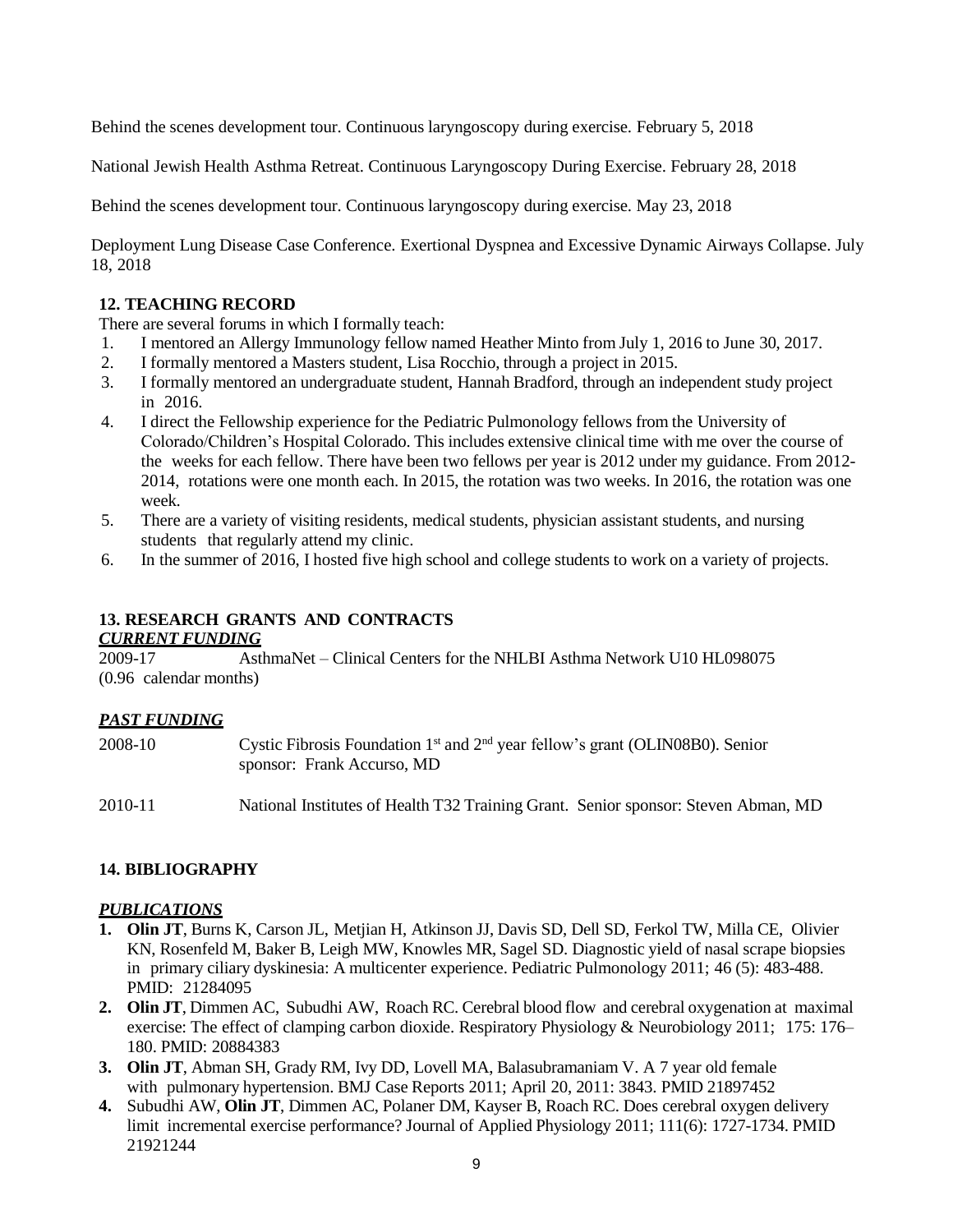- **5.** Bunik M, Federico MJ, MD1, Beaty B, Rannie M, **Olin JT**, Kempe A. Quality Improvement for asthma care within a hospital-based teaching clinic. Academic Pediatrics 2011; 11(1): 58-65. PMID: 21272825
- **6. Olin JT**, Dimmen AC, Subudhi AW, Roach RC. A simple method to clamp end-tidal carbon dioxide during rest and exercise. Eur J Appl Physiol. 2012 Sep; 112(9): 3439-44. PMID: 22736248
- **7. Olin JT,** Clary MS, Connors D, Abbott J, Brugman S, Deng Y, Chen X, Courey M. Glottic configuration in patients with exercise-induced stridor: A new paradigm. The Laryngoscope. 2014; 124(11): 2568-73. PMID: 24984601
- **8.** Ashish N, Bamman MM, Cerny FJ, Cooper DM, D'Hemecourt P, Eisenmann JC, Ericson D, Fahey J, Falk B, Gabriel D, Kahn MG, Kemper HC, Leu SY, Liem RI, McMurray R, Nixon PA, **Olin JT**, Pianosi PT, Purucker M, Radom-Aizik S, Taylor A. The Clinical Translation Gap in Child Health Exercise Research: A Call for Disruptive Innovation. Clin Transl Sci. 2015 Feb;8(1)67-76. PMID: 25109386
- **9. Olin JT**, Wechsler ME. The pathogenesis of asthma and novel drugs for treatment. BMJ 2014; 349: g5517. PMID: 25420994
- **10. Olin JT**, Clary MS, Deardorff EH, Johnston K, Morris MJ, Sokoya M, Staudenmayer H, Christopher KL. Inducible laryngeal obstruction during exercise: moving beyond vocal cords with new insights. Phys Sportsmed 2015 Feb;43(1):13-21. PMID: 25644598
- **11.** Bacharier LB, Guilbert TW, Mauger DT, Boehmer S, Beigelman A, Fitzpatrick AM, Jackson DJ, Baxi SN, Benson M, Burnham CA, Cabana M, Castro M, Chmiel JF, Covar R, Daines M, Gaffin JM, Gentile DA, Holguin F, Israel E, Kelly HW, Lazarus SC, Lemanske RF Jr, Ly N, Meade K, Morgan W, Moy J, **Olin T**, Peters SP, Phipatanakul W, Pongracic JA, Raissy HH, Ross K, Sheehan WJ, Sorkness C, Szefler SJ, Teague WG, Thyne S, Martinez FD, National Heart, Lung and Blood Institute's AsthmaNet. JAMA. 2015 Nov 17;314(19):2034-44. doi:10.1001/jama.2015.13896. PMID: 26575060
- **12.** Sheehan WJ, Mauger DT, Paul IM, Moy JN, Boehmer SJ, Szefler SJ, Fitzpatrick AM, Jackson DJ, Bacharier LB, Cabana MD, Covar R, Holguin F, Lemanske RF Jr, Martinez FD, Pongracic JA, Beigelman A, Baxi SN, Benson M, Blake K, Chmiel JF, Daines CL, Daines MO, Gaffin JM, Gentile DA, Gower WA, Israel E, Kumar HV, Lang JE, Lazarus SC, Lima JJ, Ly N, Marbin J, Morgan WJ, Myers RE, **Olin JT**, Peters SP, Raissy HH, Robison RG, Ross K, Sorkness CA, Thyne SM, Wechsler ME, and Phipatanakul W for the NIH/NHLBI AsthmaNet\*. Acetaminophen versus Ibuprofen in Young Children with Mild Persistent Asthma. N Engl J Med. 2016 Aug 18:375(7):619-630. PMID: 27532828
- **13. Olin JT**, Clary MS, Fan EM, Johnston KL, State CM, Strand M, Christopher KL. Continuous laryngoscopy quantitates laryngeal behavior in exercise and recovery. Eur Respir J. 2016 Oct;48(4):1192- 1200. doi: 10.1183/13993003.00160-2016. PMID: 27418554
- **14. Olin JT**, Deardorff EH, Fan EM, Johnston KL, Keever VL, Moore CM, Bender BG. Therapeutic Laryngoscopy During Exercise: A Novel Non-Surgical Therapy for Refractory EILO. Pediatr Pulmonol. 2016 Oct 31. doi: 10.1002/ppul.23634. PMID: 27797458
- **15.** Hargrove AE, Hargrove MB, **Olin JT**. Therapeutic Laryngoscopy during Exercise for Treatment of Refractory Exercise-induced Laryngeal Obstruction: A Personal Experience. Ann Am Thorac Soc. 2016 Dec 28. doi:10.1513/AnnalsATS.201612-948OR. PMID: 28029805
- **16.** Fitzpatrick AM, Jackson DJ, Mauger DT, Boehmer SJ, Phipatanakul W, Sheehan WJ, Moy JN, Paul IM, Bacharier LB, Cabana MD, Covar R, Holguin F, Lemanske RF Jr, Martinez FD, Pongracic JA, Beigelman A, Baxi SN, Benson M, Blake K, Chmiel JF, Daines CL, Daines MO, Gaffin JM, Gentile DA, Gower WA, Israel E, Kumar HV, Lang JE, Lazarus SC, Lima JJ, Ly N, Marbin J, Morgan W, Myers RE, **Olin JT**, Peters SP, Raissy HH, Robison RG, Ross K, Sorkness CA, Thyne SM, Szefler SJ; National Institutes of Health/National Heart, Lung, and Blood Institute AsthmaNet. Individualized therapy for persistent asthma in young children. J Allergy Clin Immunol. 2016 Dec;138(6):1608-1618.e12. doi: 10.1016/j.jaci.2016.09.028. PMID: 27777180
- **17.** Johnston KL, Bradford H, Hodges H, Moore CM, Nauman E, **Olin JT**. The Olin EILOBI Breathing Techniques: Description and Initial Case Series of Novel Respiratory Retraining Strategies for Athletes with Exercise-Induced Laryngeal Obstruction. J Voice. 2018 Nov; 32 (6): 698-704. PMID: 29050661
- **18.** Graham S, Deardorff E, Johnston K, **Olin JT**. The Fortuitous Discovery of the Olin EILOBI Breathing Techniques: A Case Study. J Voice. 2018 Nov 32 (6): 695-697.. PMID: 29050660
- **19. Olin JT**, Hull JH. Exercise and the Total Airway: A Call to Action. Immunol Allergy Clin North Am. 2018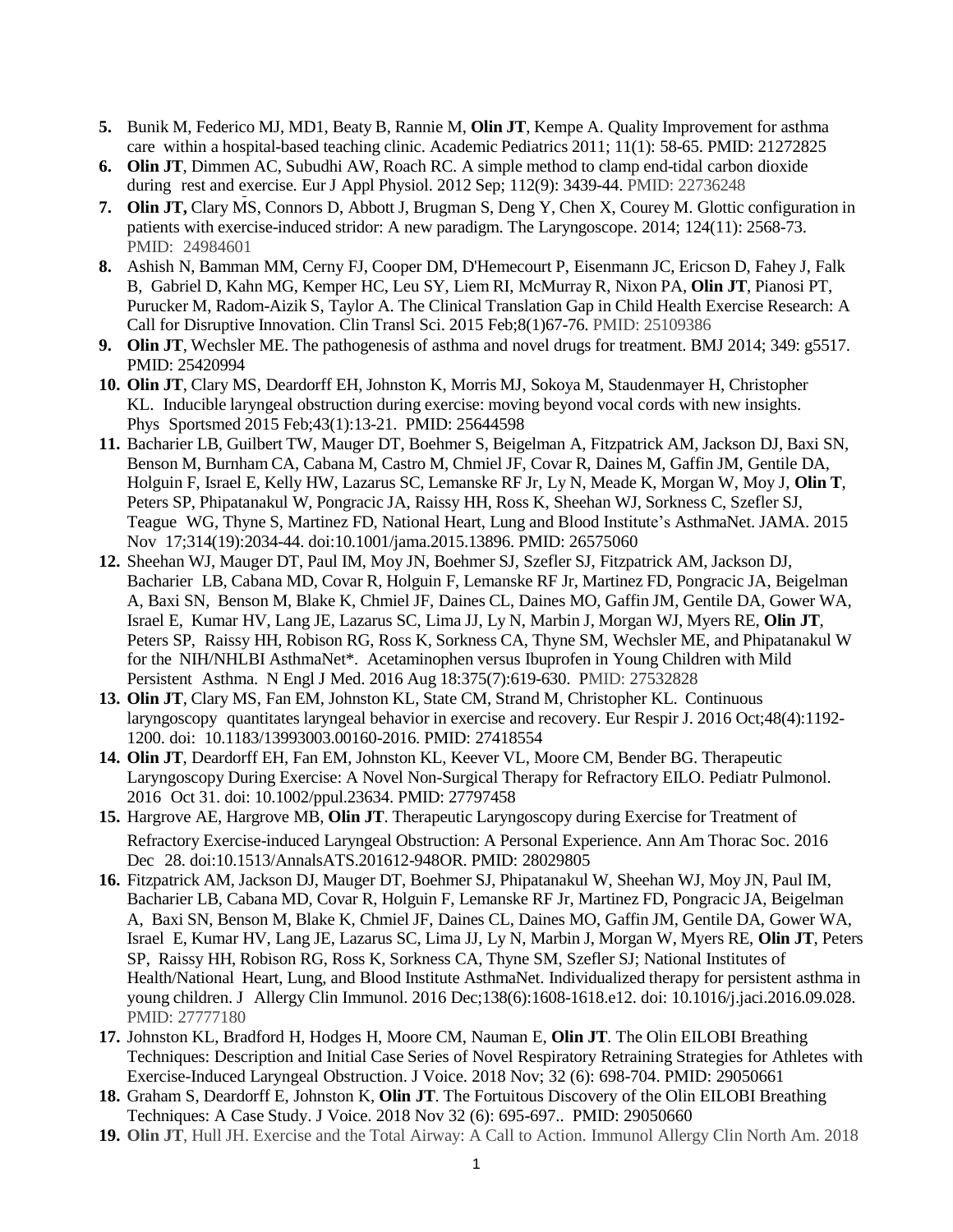May;38(2):xv-xix. PMID: 29631744

- **20. Olin JT**, Hull JH. The Future of Exertional Respiratory Problems: What Do We Know About the Total Airway Approach and What Do We Need to Know? Immunol Allergy Clin North Am. 2018 May;38(2):333-339. PMID: 29631741
- **21. Olin JT**, Westhoff CE. Exercise-Induced Laryngeal Obstruction and Performance Psychology: Using the Mind as a Diagnostic and Therapeutic Target. Immunol Allergy Clin North Am. 2018 May;38(2):303-315. PMID: 29631738
- **22.** Roksund OD, **Olin JT**, Halvorsen T. Working Towards a Common Transatlantic Approach for Evaluation of Exercise-Induced Laryngeal Obstruction. Immunol Allergy Clin North Am. 2018 May;38(2):281-292. PMID: 29631736
- **23.** Jackson DJ, Bacharier LB, Mauger DT, Boehmer S, Beigelman A, Chmiel JF, Fitzpatrick AM, Gaffin JM, Morgan WJ, Peters SP, Phipatanakul W, Sheehan WJ, Cabana MD, Holguin F, Martinez FD, Pongracic JA, Baxi SN, Benson M, Blake K, Covar R, Gentile DA, Israel E, Krishnan JA, Kumar HV, Lang JE, Lazarus SC, Lima JJ, Long D, Ly N, Marbin J, Moy JN, Myers RE, **Olin JT**, Raissy HH, Robison RG, Ross K, Sorkness CA, Lemanske RF Jr; National Heart, Lung, and Blood Institute AsthmaNet. Quintupling Inhaled Glucocorticoids to Prevent Childhood Asthma Exacerbations. N Engl J Med. 2018 Mar 8;378(10):891-901. PMID: 29504498

# *BOOK CHAPTERS, INVITED ARTICLES & REVIEWS IN NON PEER-REVIEWED JOURNALS:*

- **1. Olin, JT.** Exercise-Induced Asthma: Strategies to Improve Performance. In: Leung DYM, Szefler SJ, Bonila FA, Akdis CA, Sampson HA, eds. Pediatric Allergy: Principles and Practice, 3<sup>rd</sup> edition, 2016: 336-342.
- **2.** Graham S, **Olin JT**. Playing Volleyball when you can't breathe. Volleyball USA, 2017: 44(4): 46-47.
- **3.** Cooper DM, Bar-Yoseph R, **Olin JT,** Radom-Aizik S. Cardiopulmonary exercise testing, physical activity and respiratory health and disease in pediatrics. In: Kendig's Disorders of the Respiratory Tract in Children. 2017; (manuscript accepted, pending publication).
- **4. Olin JT.** Pediatric exercise intolerance. In: Feld LG, eds. Succinct Pediatrics. 2017; (manuscript accepted, pending publication).
- **5. Olin JT**. Exercise induced laryngeal obstruction. In: Up To Date. [\(https://www.uptodate.com/contents/exercise-induced-laryngeal-obstruction\)](https://www.uptodate.com/contents/exercise-induced-laryngeal-obstruction) last updated: Dec. 5, 2018

# *POSTERS*

**1. Olin JT**, Leigh M, Knowles MR, Carson J, Metjian H, Burns K, Sagel SD. Diagnostic yield of nasal scrape biopsies in primary ciliary dyskinesia- presented at the American Thoracic Society 2009 meeting.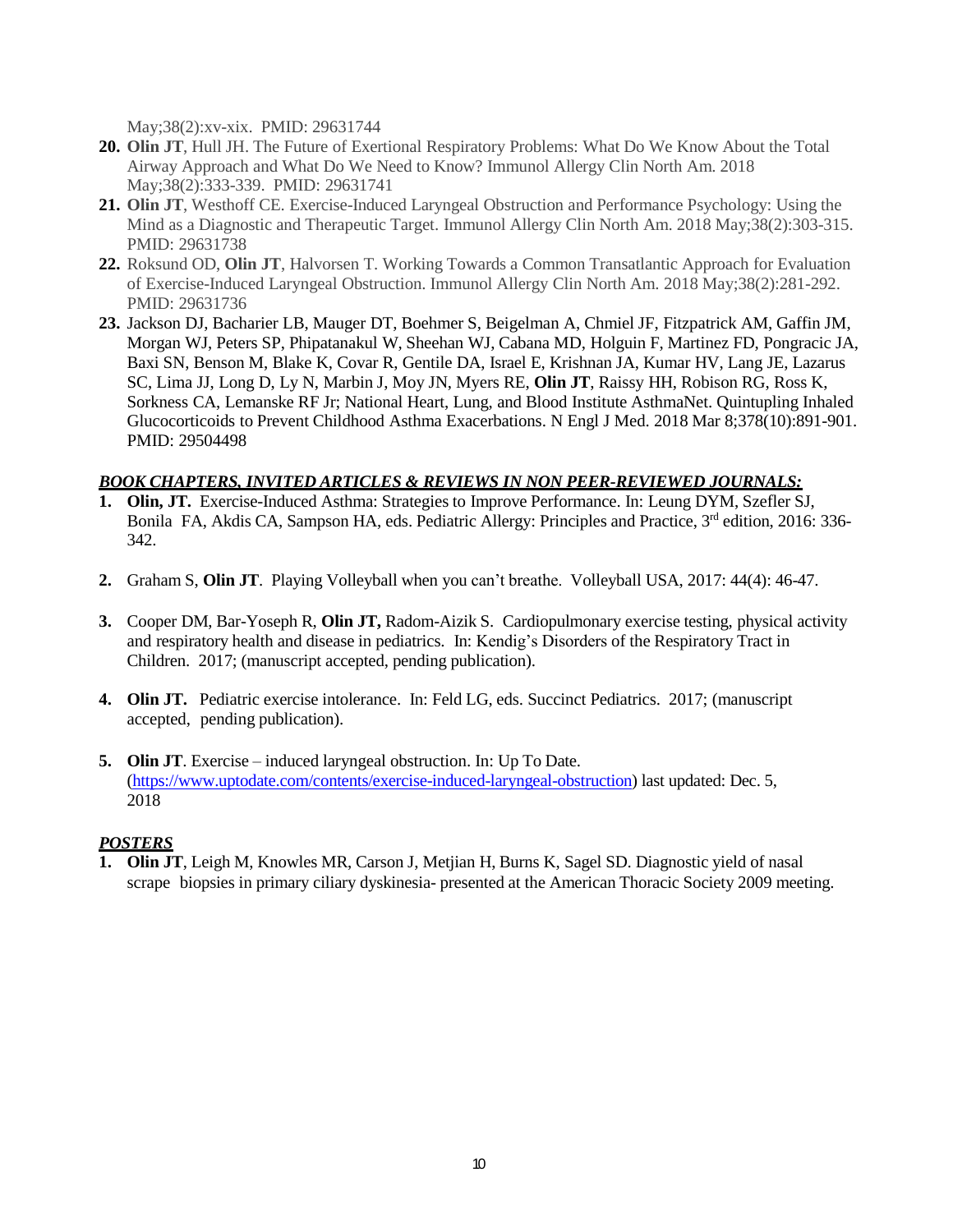- **2. Olin JT,** Balasubramaniam V. An Unusual Cause of Pulmonary Hypertension. presented at the American Thoracic Society 2009 meeting.
- **3. Olin JT**, Dimmen AC, Subudhi AW, Roach RC. Cerebral Oxygenation and Blood Flow Velocity at Maximal Exercise: The Effect of Clamping Carbon Dioxide- presented at the American College of Sports Medicine 2010 meeting.
- **4. Olin JT**, Subudhi AW, Dimmen AC, Roach RC. A Simple Method to Clamp Carbon Dioxide During Exercise- presented at the American College of Sports Medicine 2011 meeting.
- **5. Olin JT**, Subudhi AW, Dimmen AC, Kayser B, Roach RC. Ventilatory Responses to Elevated Carbon Dioxide During Maximal Exercise in Normobaric and Hypobaric Conditions - presented at the American Thoracic Society 2011 meeting.
- **6.** Subudhi AW, **Olin JT**, Dimmen AC, Polaner DM, Kayser B, Roach RC. Effect of Hypercapnic Cerebral Vasodilation on Maximal Aerobic Power - presented at the American College of Sports Medicine 2011 meeting.
- **7. Olin JT**, Clary M, Faino A. Clinical Significance of Observed Upper Airway Obstruction with Continuous Laryngoscopy During Exercise. Am J Respir Crit Care Med 191;2015:A2121.
- **8.** Hauk PJ, Goleva E, Jackson LP, Harris JK, Olin JT, Brugman SM, Nichols DP, Krawiec M, Leung DYM. Assessment of bacterial colonization in airways of children with asthma and chronic cough by culture and 16S rRNA gene sequencing. 68th AAAAI Annual Meeting, San Antonio 2013.
- **9.** Bush D, Baker C, Kupfer O, Galambos C, **Olin JT**. Carotid body dysfunction limits exercise performance. Poster presentation at the Annual Meeting of the American Thoracic Society, San Francisco, CA, 2016

#### *ABSTRACTS*

- 1. **Olin JT**, Leigh M, Knowles MR, Carson J, Metjian H, Burns K, Sagel SD. Diagnostic yield of nasal scrape biopsies in primary ciliary dyskinesia. Am J Respir Crit Care Med 2009;179:A1229
- 2. **Olin JT,** Balasubramaniam V. An Unusual Cause of Pulmonary Hypertension. presented at the American Thoracic Society 2009 meeting.
- 3. **Olin JT**, Dimmen AC, Subudhi AW, Roach RC. Cerebral Oxygenation and Blood Flow Velocity at Maximal Exercise: The Effect of Clamping Carbon Dioxide- presented at the American College of Sports Medicine 2010 meeting
- 4. **Olin JT**, Subudhi AW, Dimmen AC, Roach RC. A Simple Method to Clamp Carbon Dioxide During Exercise- accepted at the American College of Sports Medicine 2011 meeting
- 5. **Olin JT**, Dimmen AC, Subudhi AW, Kayser B, Roach RC. Ventilatory Responses to Elevated Carbon Dioxide During Maximal Exercise in Normobaric and Hypobaric Conditions Am J Respir Crit Care Med 2011;183:A5191
- 6. Subudhi AW, **Olin JT**, Dimmen AC, Polaner DM, Kayser B, Roach RC. Effect of Hypercapnic Cerebral Vasodilation on Maximal Aerobic Power - accepted at the American College of Sports Medicine 2011 meeting